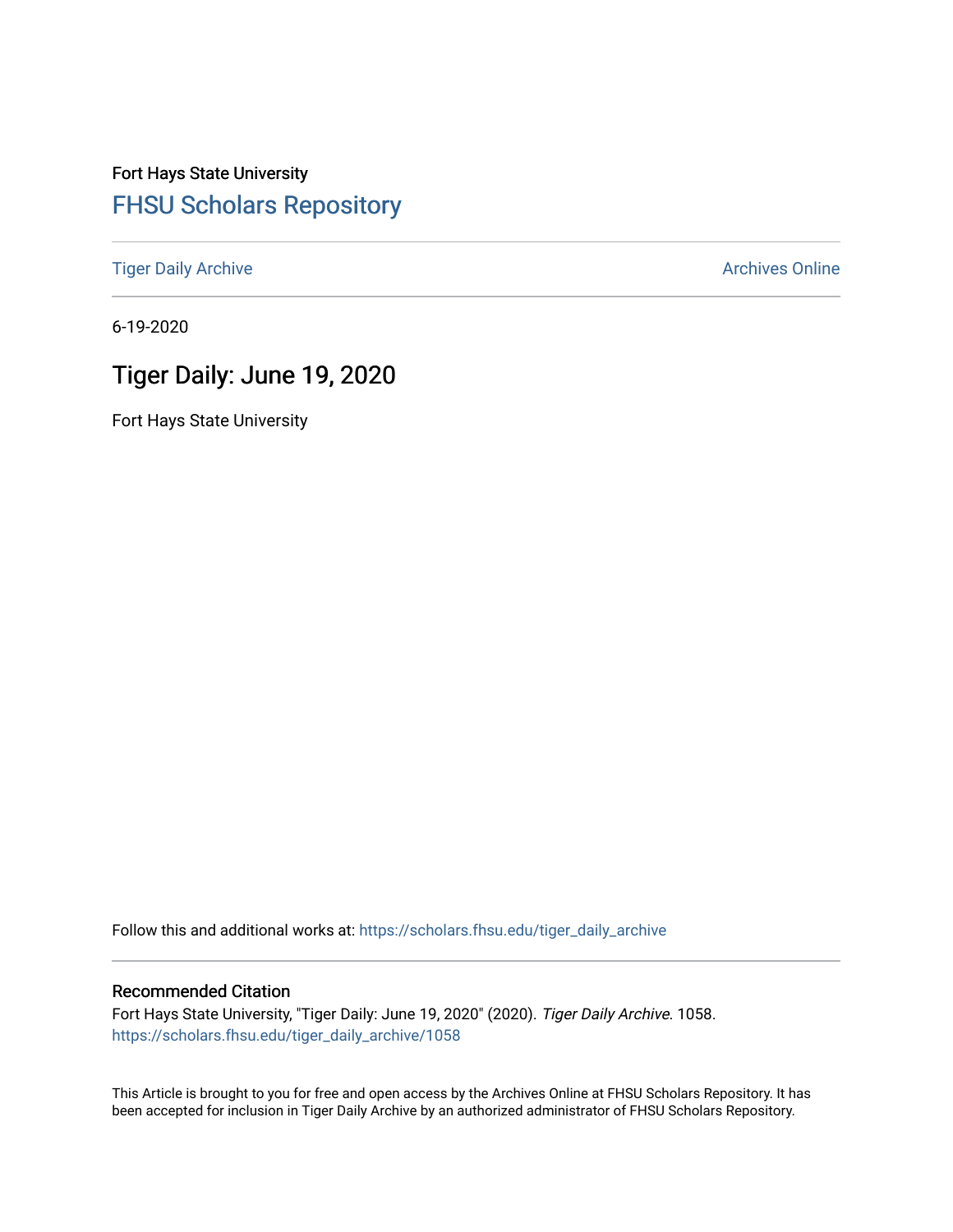From: Tiger Daily Sent: Friday, June 19, 2020 10:04 AM To: Tiger Daily <TigerDaily@fhsu.edu> Subject: Tiger Daily [June 19, 2020]



#### ANNOUNCEMENTS

- COVID-19 Updates
- TILT Tip: Utilize Measurable Objective to Tidy Up Your Fall Semester Courses
- Calendar: Upcoming Professional Development Opportunities
- Tiger Food Pantry
- Bigcat.fhsu.edu Decommissioning in August!
- The Department of Political Science Challenges Academic Departments to Donate to Food and Hunger Initiative
- Admissions Office Offering Both Virtual AND On-Campus Visits
- New Class Section Available
- Science & Mathematics Education Institute Offering Free Online Summer Activities
- Virtual Commencement Celebration for Spring and Summer 2020 Grads
- Promotion and Tenure Timelines
- Discontinuation of NBC Learn

#### EVENTS

#### FUTURE EVENTS

- Lunch 'N' Learn Five Stars: Customer Service and COVID-19 June 25; 11:30pm to 12:30pm
- What is CliftonStrengths? June 30; 9:00am to 9:45am
- CliftonStrengths Essentials (in person) July 16; 9:00am to 4:00pm

## ANNOUNCEMENTS

#### COVID-19 Updates

The Office of Strategic Communications has developed a website with information regarding FHSU's response to the coronavirus pandemic. This includes FAQ's for faculty, staff, students and university stakeholders, a record of university updates, as well as recommendations and resources for health and wellness. Please see the website: https://www.fhsu.edu/covid-19-response

## TILT Tip: Utilize Measurable Objective to Tidy Up Your Fall Semester Courses

Fall semester is coming soon and you might start thinking about tidying up your courses. Start by reviewing course outcomes and learning objectives. Clear learning objectives serve as the road map of a course. Try to incorporate the SMART (i.e., specific, measurable, achievable, realistic, and timely) strategies into the writing of measurable learning objectives based on the revised Bloom's Taxonomy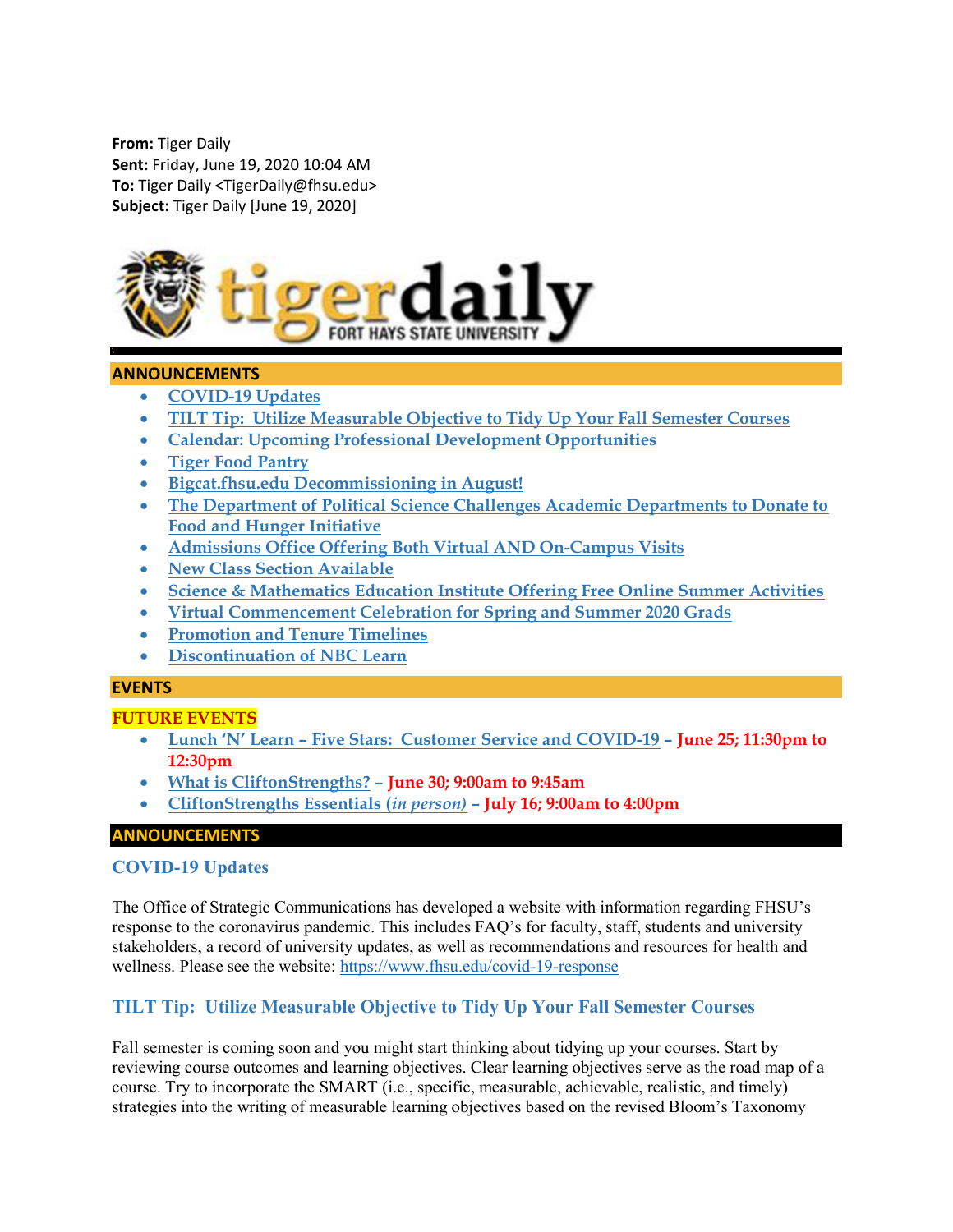(https://www.celt.iastate.edu/teaching/effective-teaching-practices/revised-blooms-taxonomy/). Do you want to know more about how to tidy up your online course? Please visit self-paced "How to tidy up your online course" : https://forthaysstate.curatr3.com/courses/course-tidying/home

## Calendar: Upcoming Professional Development Opportunities

Check out upcoming professional development opportunities! The TILT TigerLearn event calendar is your go-to for professional development at FHSU! Check it out here: http://tigerlearn.fhsu.edu/events/.

To provide faculty and staff with one easy place to see all professional development at FHSU, we're happy to include your event on the TigerLearn calendar. We can include links to your registration site, contact persons for questions, etc. Just contact TILT-FacultyDev@fhsu.edu, and we'll add your event right away!

## Tiger Food Pantry

#### FHSU Food and Hunger Initiatives

The Tiger Food Pantry is currently located in the Meadowlark Room of the Memorial Union, and is accessible from 8:30am-10:30am MWF. If you are interested in donating food items please contact Bob Duffy through email at Rduffy@fhsu.edu.

#### Bigcat.fhsu.edu Decommissioning in August!

Technology Services is decommissioning the old production webserver, also known as Bigcat (bigcat.fhsu.edu). Most of the content on Bigcat is no longer used, however, we believe some content is still active and in use. If you are still actively using, updating, or linking to content on this server, you must reach out to Earl Ruder in University Relations and Marketing to have this content migrated as soon as possible.

Effective on Friday May 29<sup>th</sup>, the content will be frozen and no updates will be allowed on bigcat.fhsu.edu.

On Monday, August 10<sup>th</sup>, all remaining content will be archived and the server will be decommissioned. Requests for archived content to be migrated after August  $10<sup>th</sup>$  can be directed to Earl Ruder.

If you have any questions or concerns, please reach out to Earl at earl.ruder@fhsu.edu or by phone at (628)-4070.

## The Department of Political Science Challenges Academic Departments to Donate to Food and Hunger Initiative

In honor of our graduating seniors and MLS students, our Department has donated \$250 to our on-campus Food and Hunger Initiatives. Although we challenge departments across campus, any contribution would be great to help our students! Together, let's make a change!

For more information, contact Krissy Allacher at kkallacher@fhsu.edu for more information.

## Admissions Office Offering Both Virtual AND On-Campus Visits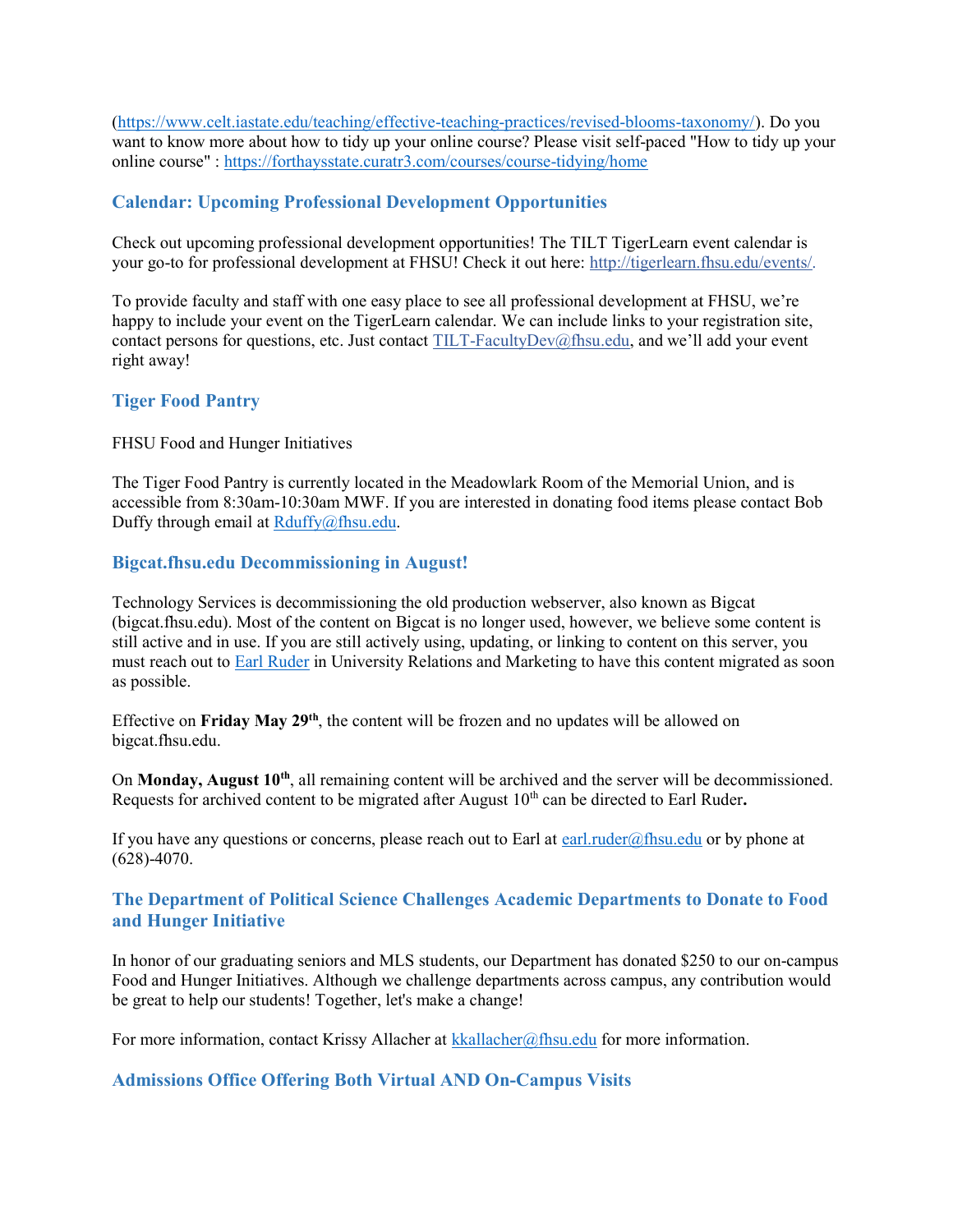Beginning June 15<sup>th</sup>, the Admissions Office will begin hosting both virtual AND on-campus visits! Here's what that means:

Students may sign up for a virtual visit OR on-campus visit at www.fhsu.edu/visit

- o On-campus: Students will meet with admissions counselors and tour campus. Academic visits will remain virtual.
- o Virtual: Visits will include admissions counselor and academic department Zoom or phone calls.

\*\*please note that we are only offering the morning visit option on Fridays for the duration of the university summer schedule.

If you have any questions, please contact Carolyn Tatro, Senior Admissions Counselor, at x5667 or catatro@fhsu.edu

## New Class Section Available

If you or a student are looking for a wonderful general education humanities credit and have an interest in art, please consider enrolling in ART 201 B, Survey of Art History I which will be on TT from 3:00– 4:15 pm. Due to popular demand, we are now offering another section which will be held in the Center for Art and Design, Room 103.

## Science & Mathematics Education Institute Offering Free Online Summer Activities

The Science and Mathematics Education Institute is offering free online summer activities with G.G. Launchbaugh, FHSU SMEI Makerspace/Makervan Director, and Staff. SMEI will be offering online activities twice a week for school age children on Tuesdays and Thursdays beginning June 9 at 10:00am.

These videoes can be found on the Facebook Makerspace webpage. Students will gather supplies before each activity and join us FHSU Makerspace to follow along while building.

#### Tuesday, June 23 – Build a Tornado in a bottle and see how they form and stop. https://www.facebook.com/events/553730871971484/

Thursday, June 25 – CD Hovercraft https://www.facebook.com/events/262618411631575/ Hovercrafts are unique because they can glide over any flat surface. They're called amphibious because they operate on both land and water.

Watch our Facebook Makerspace page through the month of June as we add new activities. https://www.facebook.com/fhsumakerspace/

More information about these activities can be found at https://www.facebook.com/fhsumakerspace/

## Virtual Commencement Celebration for Spring and Summer 2020 Grads

Today is the day of our Virtual Commencement Celebration on the university's Facebook page: https://www.facebook.com/forthaysstate. We have asked our spring and summer 2020 grads to don the regalia they were sent in their "Commencement in a Box" kits, celebrate with their families, and share messages using #TigerGrad and @forthaysstate on social media. We will be posting content to Facebook, Twitter, Instagram and LinkedIn.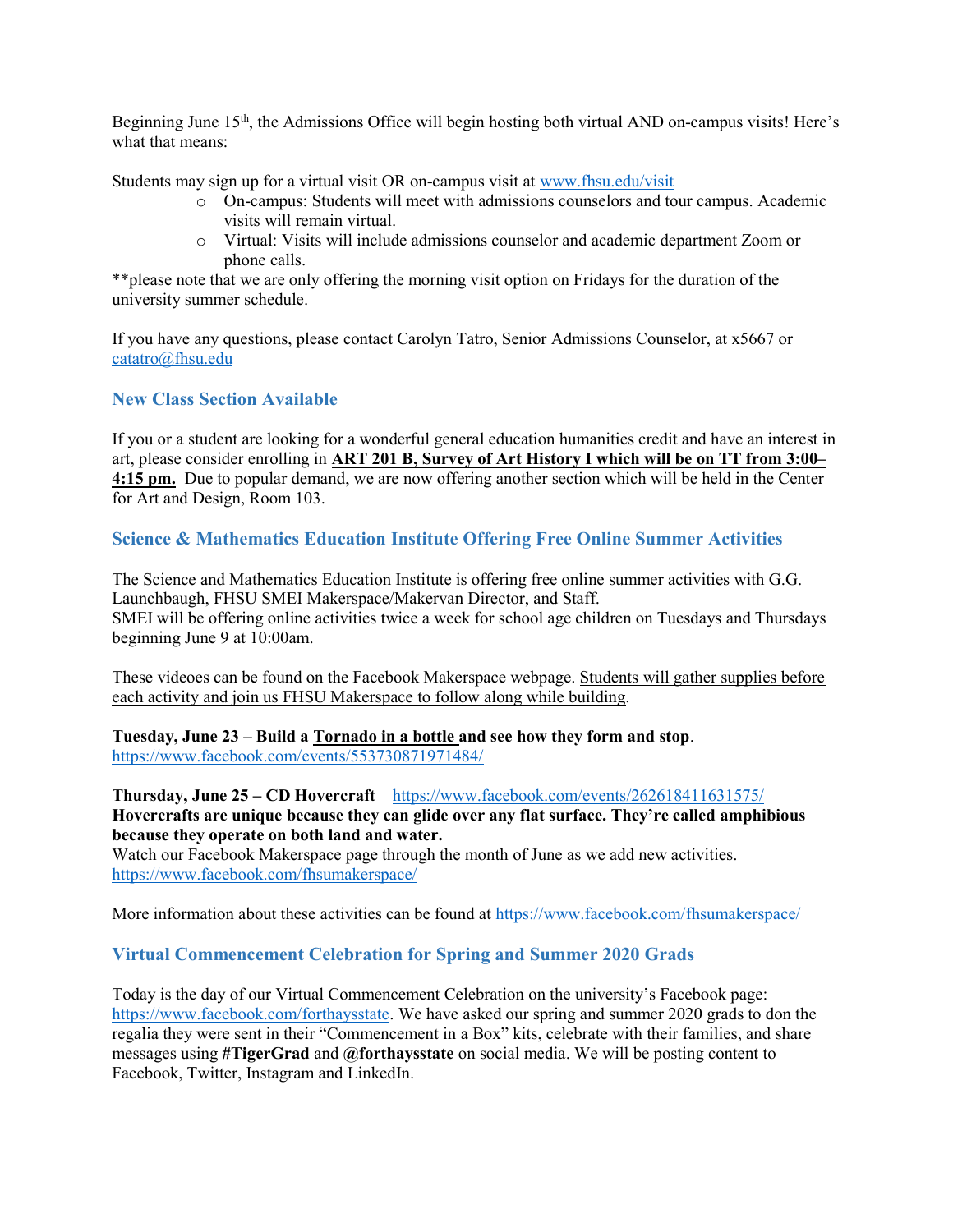Please set aside some time today, between 9 a.m. and 3 p.m. to join in the celebration with your congratulations messages, images, and/or videos. When you do, use #TigerGrad and @forthaysstate so your posts can be added to the content.

Contact Angie Stieben 785-628-4072

## Promotion and Tenure Timelines

The 2020-2021 promotion and tenure timelines are now available on the Office of the Provost's site: https://www.fhsu.edu/academic/provost/tenure\_promotion\_timelines/index

\*\*Reviewing parties, including tenure or promotion committee members - please note all applicable review and appeal dates.\*\*

Additional electronic notification of appropriate tenure timelines will be sent to all current tenure-track faculty by July 1 based on our records at the present time. As new contracts are issued, we will do our best to ensure that the appropriate timeline is given to new tenure-track faculty. However, this responsibility ultimately lies with the chair. On or before the last day of faculty orientation, departmental chairs shall describe to all faculty reporting to them the procedures leading to decisions related to tenure and promotion. That information will refer the candidate/applicant to the criteria for tenure and promotion as stated in the Memorandum of Agreement Between Fort Hays State University Chapter of American Association of University Professors and Fort Hays State University/Kansas Board of Regents and will outline the documentation necessary for the tenure and promotion files.

#### Discontinuation of NBC Learn

After June 30, 2020, the NBC News Learn database will be discontinued and the service will no longer be available. The Blackboard building block will be removed by Teaching Innovation and Learning Technologies (TILT) and all other links should be removed from course materials.

Note this was NOT a cancellation by Forsyth Library, but rather a decision by NBC to retire the service. Some of the original content and resources are freely available on the NBC News Site or YouTube Page. If you are looking for other resources, remember Forsyth Library is home to hundreds of research databases for use by faculty, staff, and currently enrolled students. You can locate all available databases through Forsyth Library's  $\underline{A}$  to  $\underline{Z}$  listing. For more information, visit fhsu.edu/library.

#### EVENTS

Lunch 'N' Learn – Five Stars: Customer Service and COVID-19 Thursday, June 25; 11:30-12:30pm ONLINE

Did you know, according to a study done by NYU (Dr. Michael Solomon, 2012), it only takes a customer or patron SEVEN seconds to form ELEVEN impressions about your business or organization? Even in the midst of a pandemic, your customers are still making decisions regarding your business; however, whether those decisions are positive or negative is up to YOU & every single employee that interacts with patrons. In this Lunch & Learn, Hannah Hilker with the MDC will give a crash course on the importance of customer service & review various tools to help your organization secure a competitive advantage through excellent customer interactions. We'll also discuss how customer service has changed and what various businesses are doing to adapt their customer service strategies in creative ways due to COVID-19.